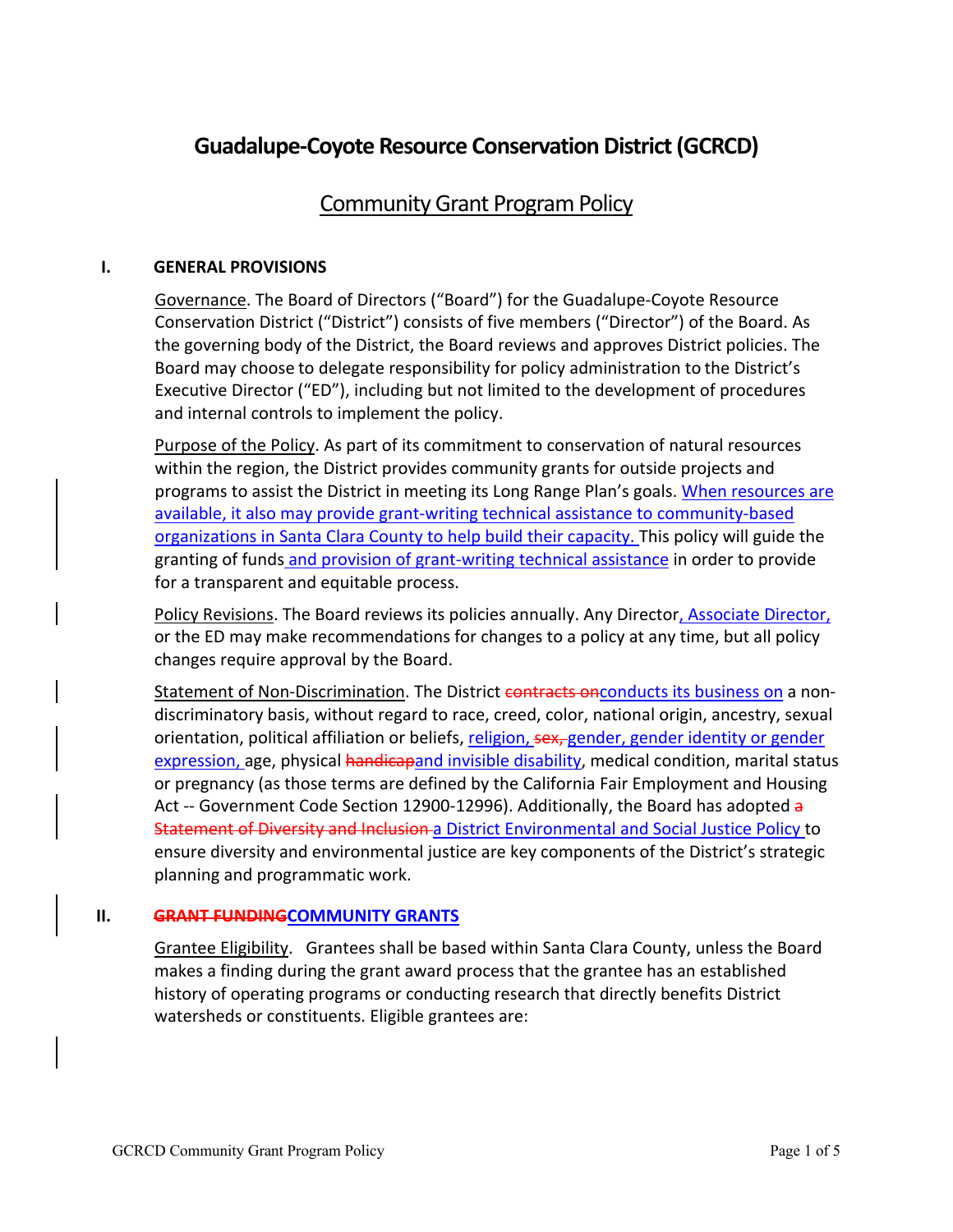- Nonprofit organizations and educational institutions certified as tax exempt under Section 501(c)(3) of the Internal Revenue Code and classified as "not a private foundation" under Section 509(a).
- Charitable organizations that do not have tax exempt status but have an eligible nonprofit organization serving as its fiscal sponsor. Organizations that have completed and filed Form 1023 but not yet received an Internal Revenue Service (IRS) determination letter must use a fiscal sponsor until the IRS determines they qualify for nonprofit status.
- Federal, state, regional or local government agencies.
- Native American tribal governments.

The District does not fund individuals $\frac{1}{r}$ ; fundraising activities; debt reduction; sectarian religious activities; political lobbying or legislative activities; or institutions that discriminate on the basis of race, ethnicity, creed, gender, or sexual orientationdo not adhere to the District's non-discrimination policy (see Statement of Non-Discrimination in General Provisions) in policy or in practice.

Project Eligibility. Grant-funded projects shall provide a benefit to District watersheds or constituents. Applications shall demonstrate how the project will assist the District in meeting the goals and strategies identified in the District's current Long Range Plan.

Allocation of Funding. During the annual budget process, the Board will determine the maximum amount of funding to be allocated to the grant program for the duration of the fiscal year; the number and timing of grant cycles; and how the allocation will be split between funding cycles. The Board is not precluded from revising the overall or cyclical funding allocation during the fiscal year based upon changing budget, program or other District requirements.

Grant Match. Applicants must demonstrate in the application how they will meet the match requirement, if one has been established for the grant cycle. Applicants may use District grant funding to leverage additional funds from other agencies or foundations provided that the intent to use District funds as match is included in the application for consideration in the grant process.

Maximum Grant Amount. The maximum grant amount will be set by the Board during its annual budget process. The Board may waive amend the annual cap on a case-by-case basis based upon the merit of the proposed grant application.

#### **III. GRANT PROCESS**

Public Notice. Information regarding opening and closing dates for grant cycles shall be posted on the District website after the annual budget has been approved. The website shall also include links to the District's Community Grant Program Policy and the application form to be used to apply for funding. [moved to IV General Provisions]

Applications. The ED shall be responsible for development and implementation of the grant program, including the creation of guidelines, forms and screening tools. The grant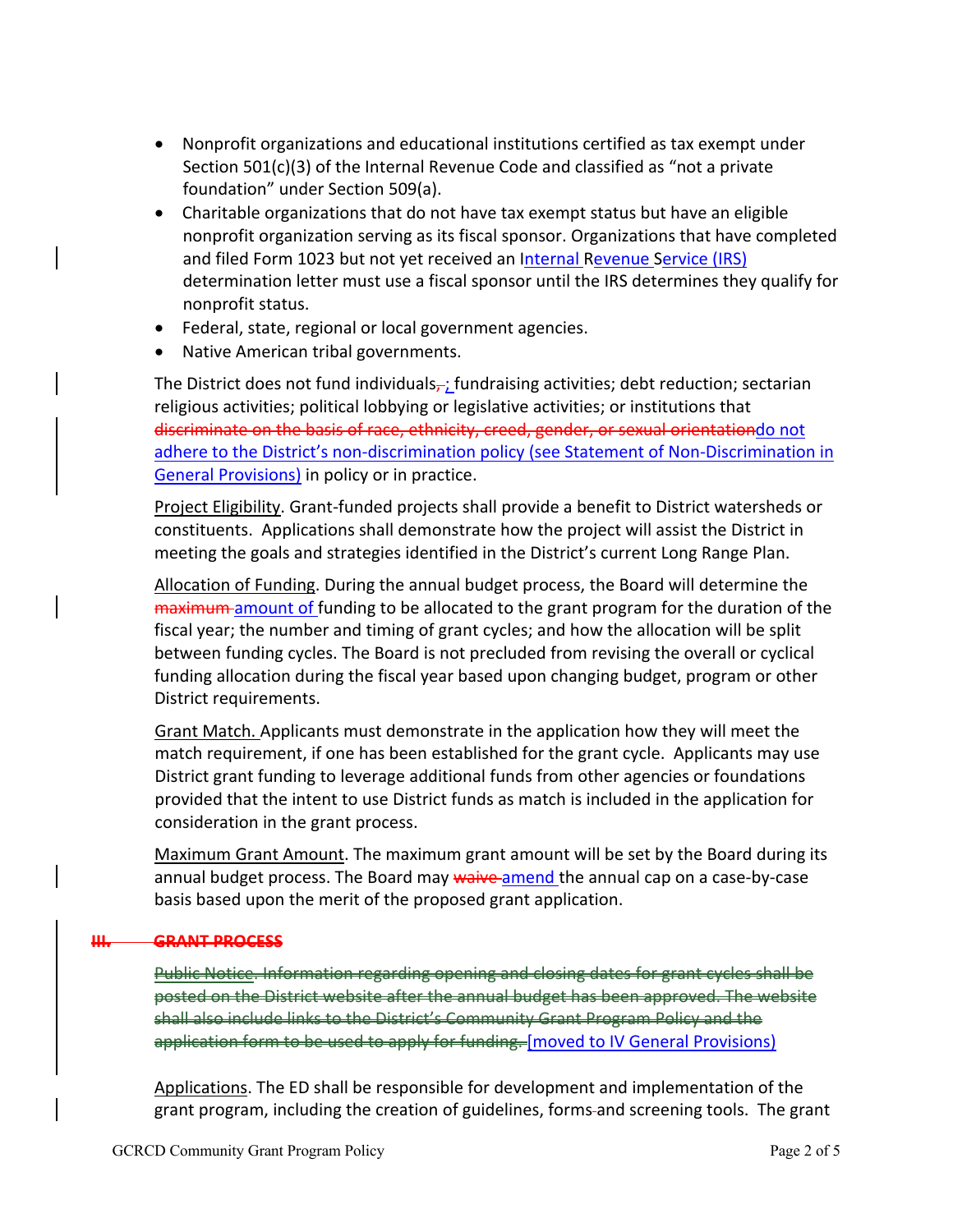review process will be conducted as follows:

- The ED shall screen the application for grantee eligibility. Those deemed eligible will move to the next step in the process. Those deemed ineligible will be returned to the applicant with a letter of explanation. Any applicant deemed ineligible by the ED during the initial screening process has the right to appeal that determination to the Board.
- If the grant is deemed eligible, the ED will designate volunteers to review the applications for project eligibility. Directors may serve as reviewers provided that no more than two (2) Directors participate throughout any designated funding cycle. Associate Directors may also serve as reviewers. Reviewers will perform their review confidentially, independently, and without consultingation with each other.
- Once the application review is complete, the ED will compile the results, rank the grant applications, and prepare recommendations for the Board to consider for funding.
- Projects that must demonstrate a direct benefit to members of Black, Indigenous or People of Color (BIPOC) populations disadvantaged communities or include a project component to address systemic racism in the governmental, environmental, or scientific communities. will be eligible for additional points in the rating ranking process.

Board Review and Selection. The Board shall consider applications for grant funding at a regular or special Board meeting. Eligible applicants will be notified of the Board date and time so they can participate in the meeting. The Board will select for available funding the applications it believes determines are best suited to help meet the goals of the District. The Board may reject any and all proposals received.

#### **IV. GRANT AWARD**

Funding Agreement. Grantees are required to enter into a funding agreement with the District as a condition of the grant award. The ED shall be responsible for developing the agreement's scope of work to match the grant proposal, and shall be authorized to sign the agreement on behalf of the District. No funding shall be disbursed until a completed and signed funding agreement is in place.

Funding Advances. Funding shall be disbursed on a reimbursement basis unless the Board authorizes the ED to advance the Grantee some or all of the grant funds for good cause.  $\frac{1}{2}$ Unless specifically allowed by the Board's motion, advances on grant funding are not allowed.

District Recognition. Grantees shall be required through their agreement with the District to provide recognition of the grant award on location, on marketing materials, on their website, and/or through their social media accounts, depending on the specific situation.

Reports. Grantees shall be required to file written reports of grant activities, as determined by the ED and in accordance with the terms of their agreement.

Amendments to the Agreement.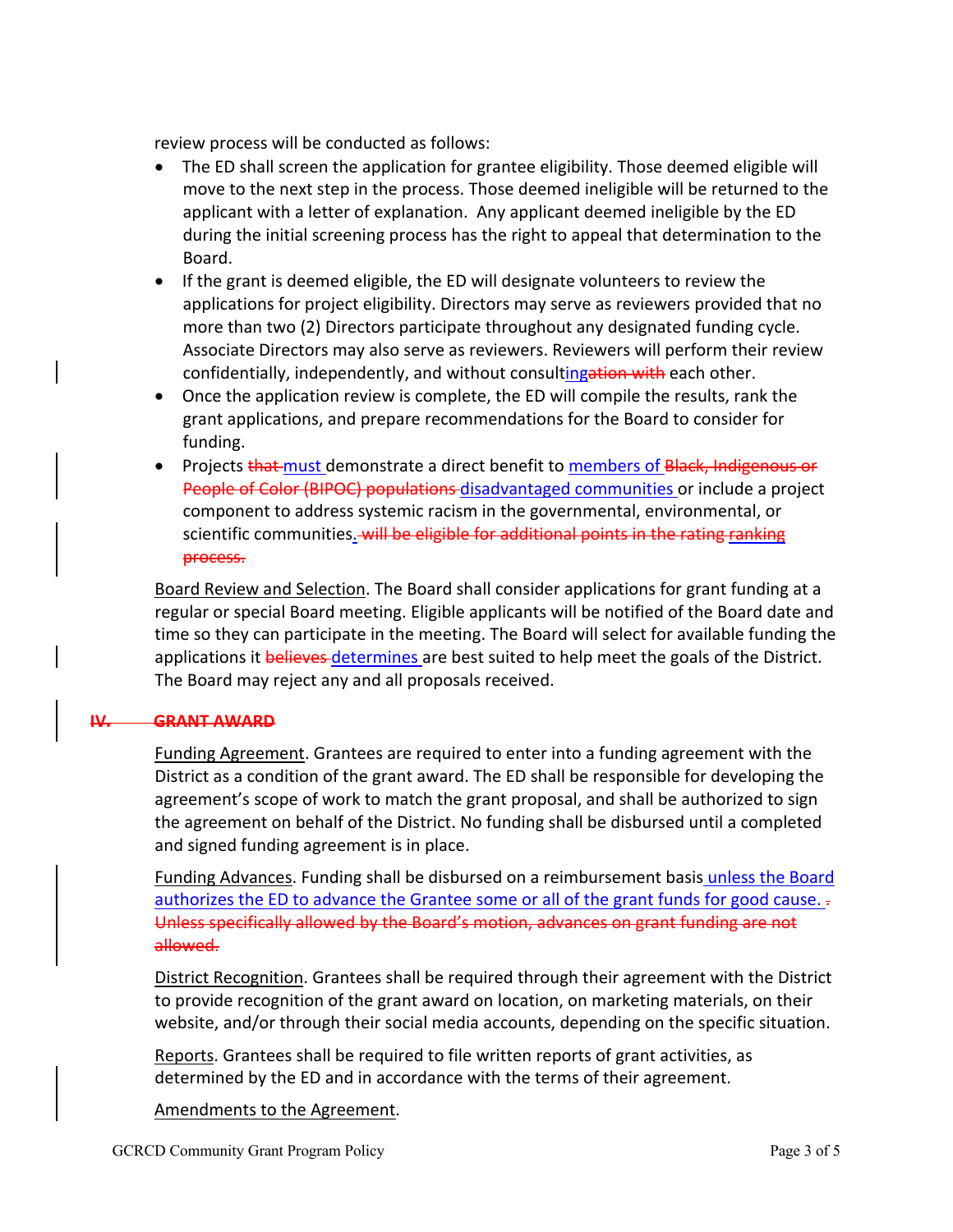- The ED is authorized to make non-substantial changes to the scope of work, dates of completion, and/or line item detail of the budget.
- Requests for substantial changes to the agreement for additional funding, substantial changes in scope of work, or any other requests that the ED determines warrant Board referral additional funding, advances, or substantial changes in scope of work from the original application shall require approval by the Board.

### **III. GRANT-WRITING TECHNICAL ASSISTANCE**

Availability of Services. When resources are available, the District may offer grant-writing services to local community-based organizations (CBOs) and tribal governments providing services furthering the District's mission in order to help build their capacity to provide those services within their communities.

Recipient Eligibility. Eligible recipients must be based in Santa Clara County and are:

- Nonprofit organizations and educational institutions certified as tax exempt under Section 501(c)(3) of the Internal Revenue Code and classified as "not a private foundation" under Section 509(a).
- Native American tribal governments.

Priority will be given to CBOs and tribal governments providing services to members of disadvantaged communities. The District does not provide grant-writing technical assistance to individuals; for the purpose of providing sectarian religious activities or political lobbying or legislative activities; or to institutions that do not adhere to the District's non-discrimination policy (see Statement of Non-Discrimination in General Provisions) in policy or in practice.

Applications. The ED will be responsible for program development and implementation, including the creation of guidelines, forms, and screening tools. Upon receipt of an application, the ED will screen it to determine eligibility. Eligible applications will ranked according to various criteria, including but not limited to the existing capacity of their organization; budget and other resources they have available; where they are operating; the communities they serve; and the time-sensitivity of specific grants in which they may be interested. Applications deemed ineligible will be returned to the applicant with a letter of explanation. Any application deemed ineligible by the ED during the initial screening process has the right to appeal that determination to the Board.

Selection of Service Recipients. The ED will select for available technical assistance the applications they determine are best suited to help build capacity, as well as meet the District Long-Range Plan goals. The ED may reject any and all applications received.

Technical Assistance Agreement. Organizations are required to enter into a technical assistance agreement with the District as a condition of receiving services. The ED shall be responsible for developing the agreement's scope of work and shall be authorized to sign the agreement on behalf of the District. District resources will not be committed until a completed and signed agreement is in place.